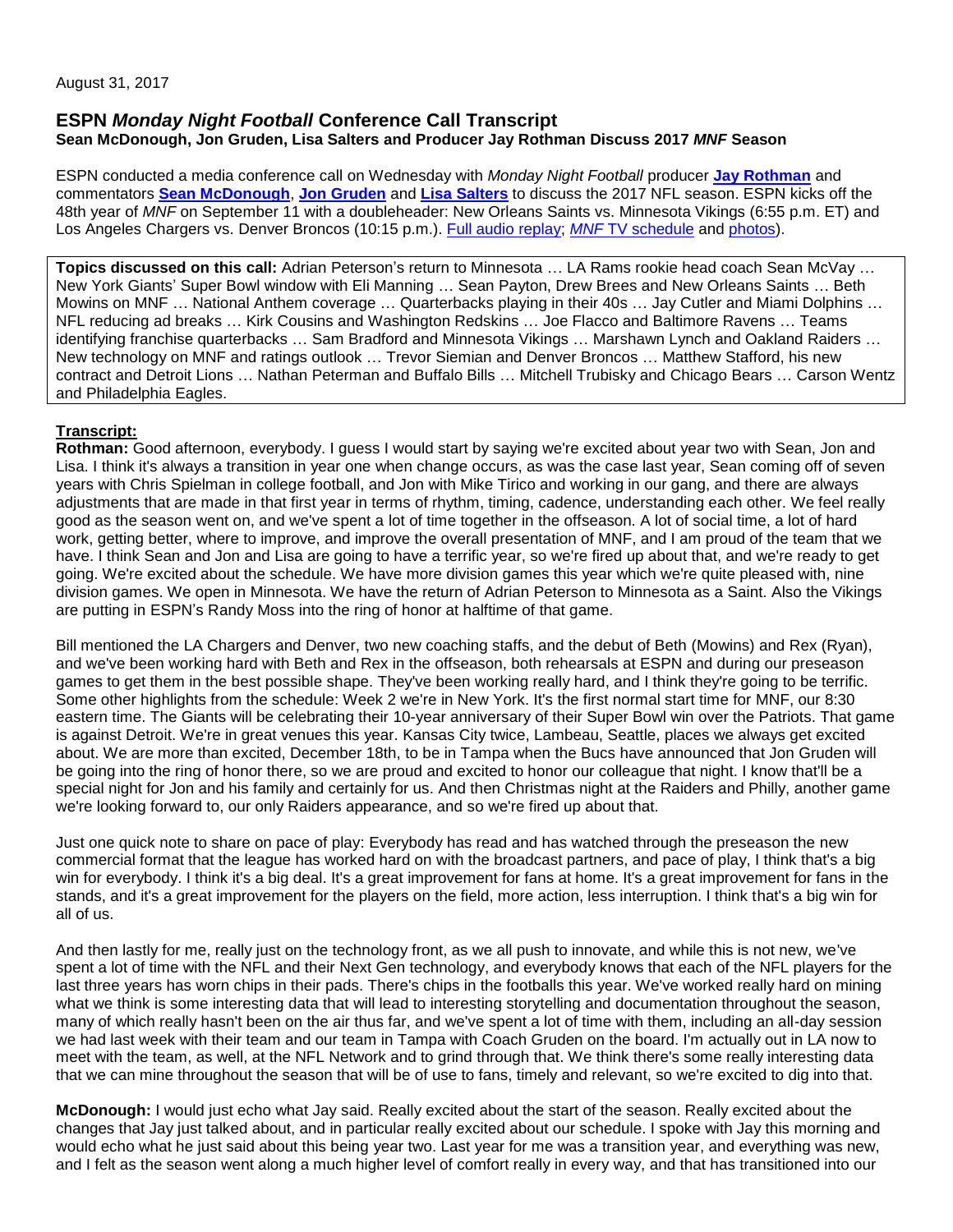two exhibition games this year. I didn't really know Jon and Lisa much at all prior to last year, and the two of them have become really dear friends, and looking forward to spending time with them, and as Jay said, working together to get better. And I think we will. I'm proud of what we did last year, but I think in any walk of life, no matter what it is that we do, we can all get better, and that's been our goal.

**Gruden:** Good afternoon. Just very excited for football season and really confident that our offseason preparation will help us be better this season, and really enjoy working with Sean and Lisa and Jay Rothman and Chip Dean do a great job of preparing the team. Looking forward to seeing all of you guys on the road this year at some point.

**Salters:** I just want to echo what the guys have said. It's pretty great to be able to come to work and work with guys like Jay and Chip and Sean and Jon, so it is really my privilege to be doing this, year six for me. Did a couple preseason games that we did, just a reminder when you see your friends and colleagues who you haven't seen for a long time, it's just great to be back, and can't wait to start doing football again.

### **Q. About Adrian Peterson's return to Minnesota in week 1. Given the way that Adrian left and the Vikings didn't pick up his contract option, how do you think he'll be received?**

**Gruden:** Well, I think there's going to be a lot of drama surrounding this, there's no doubt about it. It'll be an emotional night not only for the fans but for Adrian Peterson. I remember talking to Brett Favre about that. He said he felt sick in his hotel room the day of the game. He was just distraught with his emotions of playing against his former team, and I'm sure Adrian is going to have a lot of those same emotions, going to the stadium as a visitor, being booed by the fans, not cheered, and every carry, every snap will be scrutinized, and he's not going to be protected against this Viking defense. Having watched the Vikings in training camp over the years, they weren't allowed to touch Adrian Peterson, and he's fair game in this one, so it'll be fun to watch Linval Joseph and (Eric) Kendricks and Harrison Smith go after their former teammate because it's going to be an intense atmosphere on opening night.

#### **Q. And obviously with the 2009 NFC Championship Game not that long ago, is that one of the first things that comes to mind when you think about just these two teams, and obviously the way that that game played out? You mentioned Brett Favre and all of that.**

**Gruden:** Yeah, a little bit. I'm not that deep into this just because Peterson plays a different position than Favre. I don't think he's going to have the impact on the Saints' offense the way Brett Favre impacted the Vikings' offense. I'm not even sure how in the world they're going to use Adrian Peterson. The most impressive back I saw in New Orleans this offseason or preseason was a rookie out of Tennessee, and I know (Mark) Ingram is going to get his touches, and I'm anxious to see what role Sean Payton uses Adrian Peterson in. They've never really been known for their running game in the last seven or eight years, so it'll be a huge transition. It'll be very exciting, but there's a lot of unknown heading into the opener.

#### **Q. Why should Rams' fans have confidence that Sean McVay has the ability to command a room in crunch time, and was there any indication when you were with Sean when he was on your staff, any story you remember that kind of gave you an indication that he would be capable of doing that?**

**Gruden:** Well, yeah. This young man comes from great stock, number one. His dad was the founder really in a lot of ways of the 49ers dynasty, John McVay. He was brought up in a football family. He's been focused on the process the entire time. He's great dealing with players. I'm sure you've found he's really good to deal with the media, as well. He's charismatic, he's sharp, and I don't think he's going to buckle every time they face adversity. I think this is a difficult job right now. I don't think the Rams are a team that's going to contend for the Super Bowl. They have to be content on improving, and it starts with their young quarterback, and I think he's a guy that will bring energy, he'll bring some enthusiasm and intelligence to the building every day, and I like the coaching staff that he's assembled. That just goes to show you people weren't afraid of joining his staff. They had confidence or they wouldn't have signed up, and I'm talking about guys like Wade Phillips, who's one of the best in football. You get what you deserve. He's got to earn people's respect, the fans, the players, the media, but I like the hire a lot, and I expect him to show a lot of improvement with his team throughout the course of the season.

### **Q. Is that a hurdle or a challenge that you faced when you first became a head coach, kind of those moments where it could go one way or the other and you really have to keep your team's attention?**

**Gruden:** Yeah, and you've got to keep your own confidence level up, because your parents don't call you and give you a hug every time you get your butt kicked. My opening game in Oakland, we got beat 28-6, I think, in Arrowhead, and we had to fly five hours back to Oakland that night, and I had to sit next to Al Davis. I didn't think we were going to make a 1st down the whole year. I thought about quitting when I got off the plane. It takes a lot of mental toughness, a lot of mental toughness and some confidence in yourself to be a head coach in this league no matter what age you are. But he will be tested. I do like the fact that he has a lot of real good friends and family, and he's been through this process before. He knows what he's up against.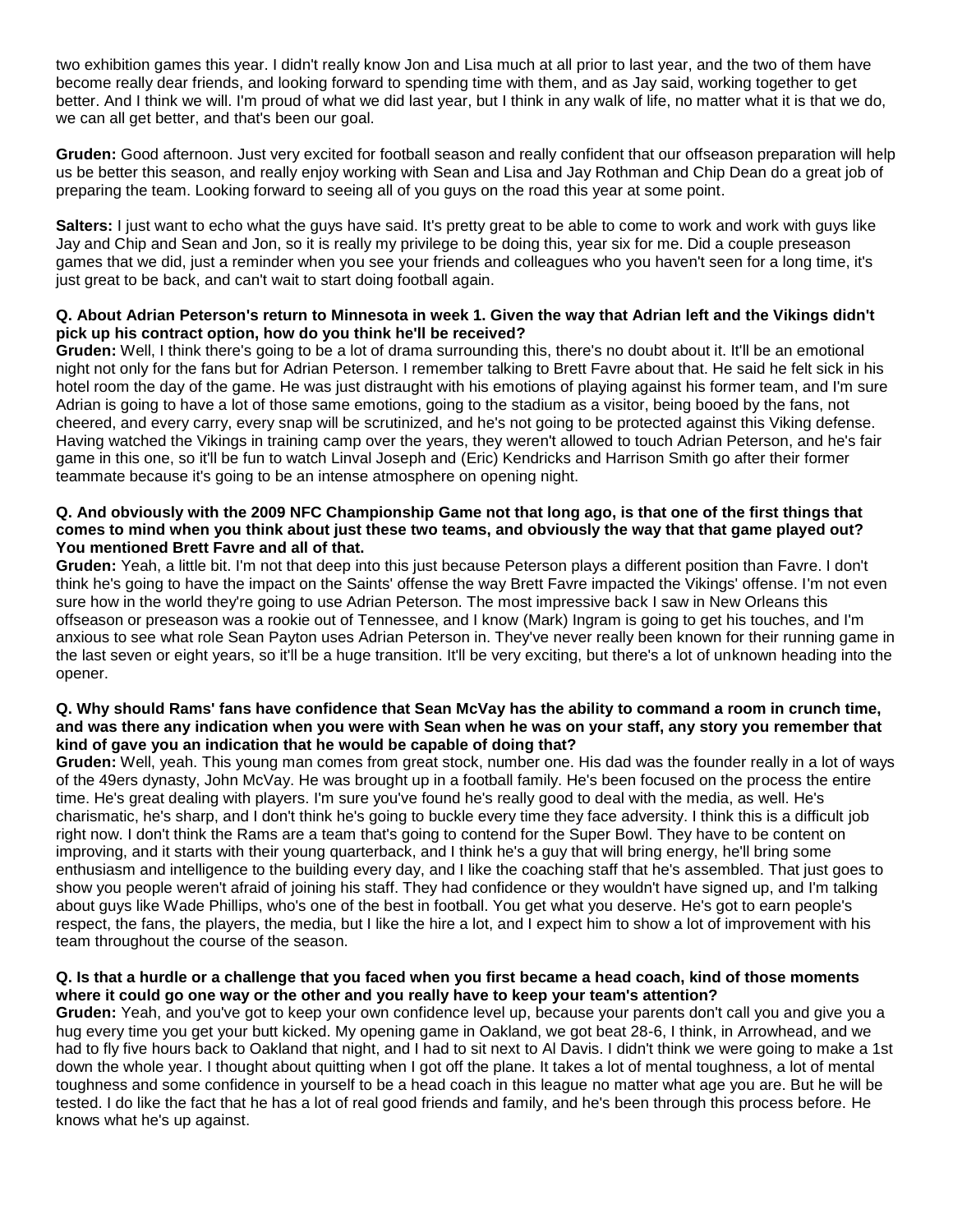**Q. It's been 10 years since the Giants' first Super Bowl. Do you think at 36 there's a window that they have to get this done again before it's too late for Eli, that this might be a time they can add a third ring before he's done? Gruden:** I do. I think especially after just seeing that team play live. They have a defense that can win. They certainly have the receiving corps. I have some questions about the offensive line, but I don't think they have the heir apparent ready to play in New York at the quarterback position based on what I saw in the preseason. I don't even know who they're going to use as their backup, and Eli is 36, but we've got a guy down the street in New England playing into his 40s. It's got to happen certainly in the next couple years, but they look like a legitimate contender to me because they can play defense, they have firepower at the skill positions, and they have a quarterback that has the intelligence and the playmaking to prove to get it done.

### **Q. Sean Payton, 7-9 the past three seasons, Drew Brees going into the final year of his contract, you mentioned Tom Brady, and Drew Brees will be 39 in January. How critical of a season is this for both, given the lack of success overall as a team the past three years?**

**Gruden:** Well, I think it's critical, there's no question, and I know Sean from way back. I'm sure he puts a lot of pressure on himself. He's not the happiest guy in the world being 7-9 three years in a row, either, but I do like the fact -- and I think they're going back a little bit in time here with their offense. It looks to me like they're going to be more committed to slamming the ball, handing it off, much like they did when they won the Super Bowl. They had Reggie Bush, they had Pierre Thomas, and they had a hammer in Mike Bell and Mike Bell closed out games, he set up a lot of play-action passes, and he helped their defense because they had more time of possession. And after watching this defense in the preseason, they have a lot of new faces, and they are playing with great effort. I know it's just the preseason, but they look much better on that side of the ball, and if I was a gambler, I would not gamble against Drew Brees and Sean Payton. They've been too good together for too long. If they can get this defense going and address their running game with the addition of Peterson and (Ryan) Ramczyk, a blocking left tackle, who knows. But it'll be fun to watch.

**Q. The likelihood for the opening week of the regular season, anthem protests will be a story. Can you share your philosophy right now in terms of how much you want to show the sidelines for the National Anthem and what you would have in place specifically with Lisa on the sidelines should that become a story in your game? Rothman:** So I think the right answer is that if it occurs, we do have a responsibility to show it. However, in Minnesota, for example, it is the anniversary of 9/11. We've been working with the league and with the Vikings to make the timings work to be able to show the National Anthem. I know the Vikings have spent a large amount of money to create a card trick, if you will, in the stadium that says, We Will Never Forget. And if you go back to 9/11 and think about it, 3,000 people died, 6,000 people were injured, hundreds of rescue workers were lost, and it was the greatest terrorist attack on our country. We feel good about showing it (the anthem).

Should there be protests during that, I do think we have a responsibility to show it. I would like to -- I would hope to get from the Vikings and/or from players or coaches as to the why. We spent -- as I'm sure other networks did last season, when all of this started, as part of our routine questioning of coaches and players, especially to coaches, was what have you told your players about the National Anthem, what is your response to their protesting, trying to find out from players if they are going to hold any protest, and to why. I think that's a big thing.

So we'll do our due diligence. We're still evaluating how to cover these situations. I question just being fully transparent, when is there viewer fatigue and for how many causes, and I do understand the right to protest, and I think it's a situation as we go on as these events occur, we either show them live or play back and hopefully work hard, as I said, to get the reasoning as to the why.

I guess I would ask you being fully transparent, what is your opinion as a football fan and media member when you're watching games, what do you think is the right approach? We spend a lot of time in conversation about this.

**Q. About Beth Mowins doing the Charger-Broncos game … When you make a change like this and you have someone like Beth in there, first of all, there's bound to be some social media backlash before acceptance happens. Do you take any of that into account, and can you sort of explain your reasoning or dynamics or if you're trying to make some sort of statement in choosing Beth to make this leap, this high-profile stage? Rothman:** There is no statement there. She is a total pro. I have enjoyed every step of the way working with her. She and Rex did a spring game at Florida State that we worked on. I had separate meetings with Rex in Nashville and with Beth leading into this thing. They came to ESPN. We did a rehearsal of our playoff game last year. And I really got to know Beth because other than her observing a production meeting with her Syracuse buddy Mike Tirico a few years ago, I haven't really had the opportunity to meet her or work with her. She is so buttoned up, she's a total pro, she is rock solid, she's a great coach, she's a great fan of the game. I can go on and on. Her knowledge is deep, and she loves it, and she's really fun to be around. They both were in Jacksonville as part of our meetings down there. We did a rehearsal game there. They came to Cleveland and we did a rehearsal game there. Even going back to our time in Bristol, as we went through each segment and paused the tape, and I went into the voiceover booth and we talked, and as much as I was coaching and helping Rex, she was every part of that. You know, she's a treat to be around. I'm really excited for her. I'm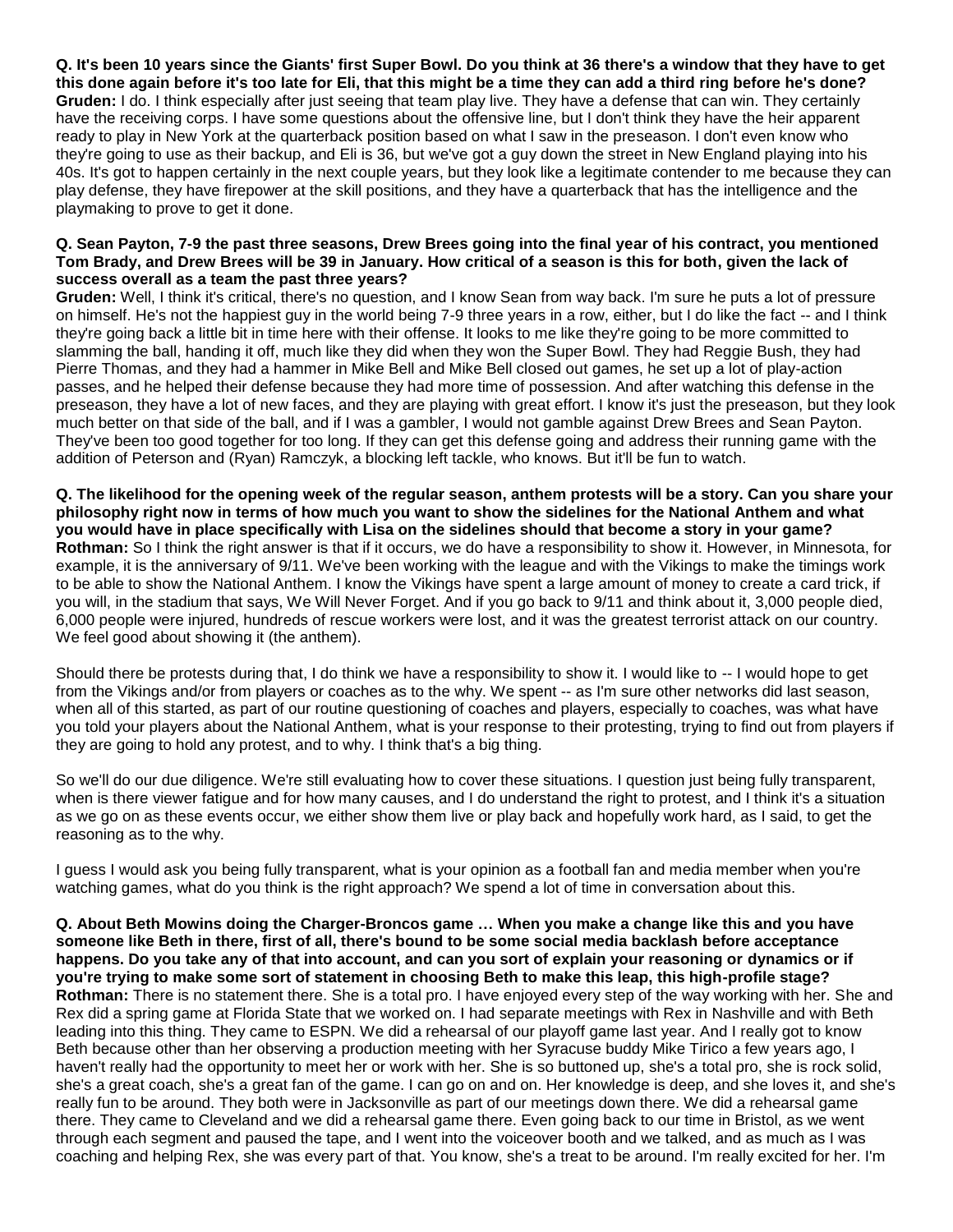excited for the opportunity she has, and as I told her when I said goodbye to her at the airport in Cleveland, because I won't see her until then, she just needs to be herself and do her thing, and she's going to be just fine, and I think fans are going to really enjoy her call of the game. She's got a great deal and she's a total pro.

**McDonough:** Yeah, I think she's terrific. I don't think in any way it's a gimmick. She's earned it on the merits within our profession, within the play-by-play people group, she is widely regarded as one of the best in our business, male or female, and I just told her when I saw her in Cleveland last week, just don't do too good a job. I'd like to do this for more than two years. But she is excellent, and I know she's really excited about it, and I think she'll be terrific.

#### **Q. Jay, in a strange way, do you feel like you have to over-defend this choice in some way. You were speaking very emphatic and not defensive but almost like you sort of need to get it out really why you're making the decision.**

**Rothman:** No, hell no. We're totally pleased with it. She's terrific. She's going to do a great job. I'm just really psyched for her. I'm psyched for the opportunity she has, and I think it's awesome. I'm just a fired-up guy. You don't know me well, but I'm pretty fired up.

**Salters:** Yeah, I'm kind of chuckling that we're even asking about women that have called games before. Beth is great at what she does. I'm just really happy for her. The last thing I said to her in Cleveland was 'crush it like I know you're going to'. It's a little amusing to me that there is even a question about it, but you'll see. Wait until September 11th. You'll see why it was unnecessary to even ask the question. She's great.

**Rothman:** The only thing I'd go back to, of the rehearsal that we did at ESPN of our playoff game, and sitting in the control room as we were playing down the tape, I did not honestly for one second think male versus female, male or female. It was an incredibly solid play-by-play person doing the game with Rex Ryan, and that's how I felt during it so, you know, I echo what Lisa says, too.

### **Q. Jon, you've got quarterbacks playing more and more in their 40s. How long can you see a guy like Aaron Rodgers being able to play at a high level before we see him declining?**

**Gruden:** I have no idea. I saw Tom Brady play last year against the Baltimore Ravens, and I was stunned by the way the man moved around in the pocket. What happens is these guys' mental quickness is so much faster than anybody at the position. They see defenses, they know what the coverage is, they know what the matches are. They know where to go with the football. Their mental quickness, the way they play the game, is unprecedented from anything I've seen. They're like a coach on the field. They've taken great care of themselves. If you know Rodgers and Brady, they watch every drop that they put in their body. They're highly conditioned. They're not your typical 36, 37, 40-year-old men, so I commend them. I can see them both playing a few more years. That's for sure.

### **Q. Jon, do you think the step from Ryan Tannehill to Jay Cutler is a step down at all, and do you view Miami as a Wild Card contender?**

**Gruden:** I don't know. I know Cutler has had one year with Adam Gase, and I know statistically he had a pretty good season. It wasn't like they won a lot of games. I think Cutler has a lot to prove. I think that's one of the reasons he came back to play. I think he's got a lot to prove to football fans that he can win and win big, and we all know he's got talent, understanding the system is a big story, but I think Cutler's No. 1 agenda now is to win, and the Dolphins need him. They certainly need him. They've got a good defense. They've got a great young running back, they have a receiver in (DeVante) Parker that's coming on, (Jarvis) Landry is an outstanding player. They have pieces. I just can't wait to see if Cutler can do all the little things that I think he did not do in Chicago. That goes with taking care of the football, avoiding the catastrophic plays, and finding ways to win. That's the one thing I'd love to see Jay Cutler do is find ways to put all the talent to use and be more consistent and take Miami back to the playoffs, and hopefully deep into the playoffs. I'd like to see that.

### **Q. Jay, I was wondering if you might be able to talk about reducing the ad breaks for viewers and what that means for the show, and if I can ask a second question, just anything else cool you can talk about when having the chip in the football, what that means for viewers.**

**Rothman:** Yeah, so the reduced breaks is simply the NFL has gone to, for all broadcast partners, where there will only be four commercial breaks per quarter. At times they were up to five, six, and if networks got behind, seven, including eight, so you would have situations where there would be a score, an extra point, a commercial break, and coming back from a break, a kickoff and another commercial break. The league is avoiding these double-ups as we refer to them at all costs, and that's dreadful for everybody. So that's a big win. The league claims, and we hope it's all true, that with the -- in terms of replay review and official reviews, with that being done in New York and officials no longer going under the hood, being able to look at tablets, that these decisions should come in a minute, minute, 15 seconds. In those situations we'll be staying. We won't be using those as break opportunities. So there will be just less interruption of play. The breaks will be a tick longer. They will all be 2 minutes and 20 seconds in length, and we'll make up our sponsorship in that additional time per break, but again, less interruptions, better flow, better for everybody. Some different ad innovations that the league is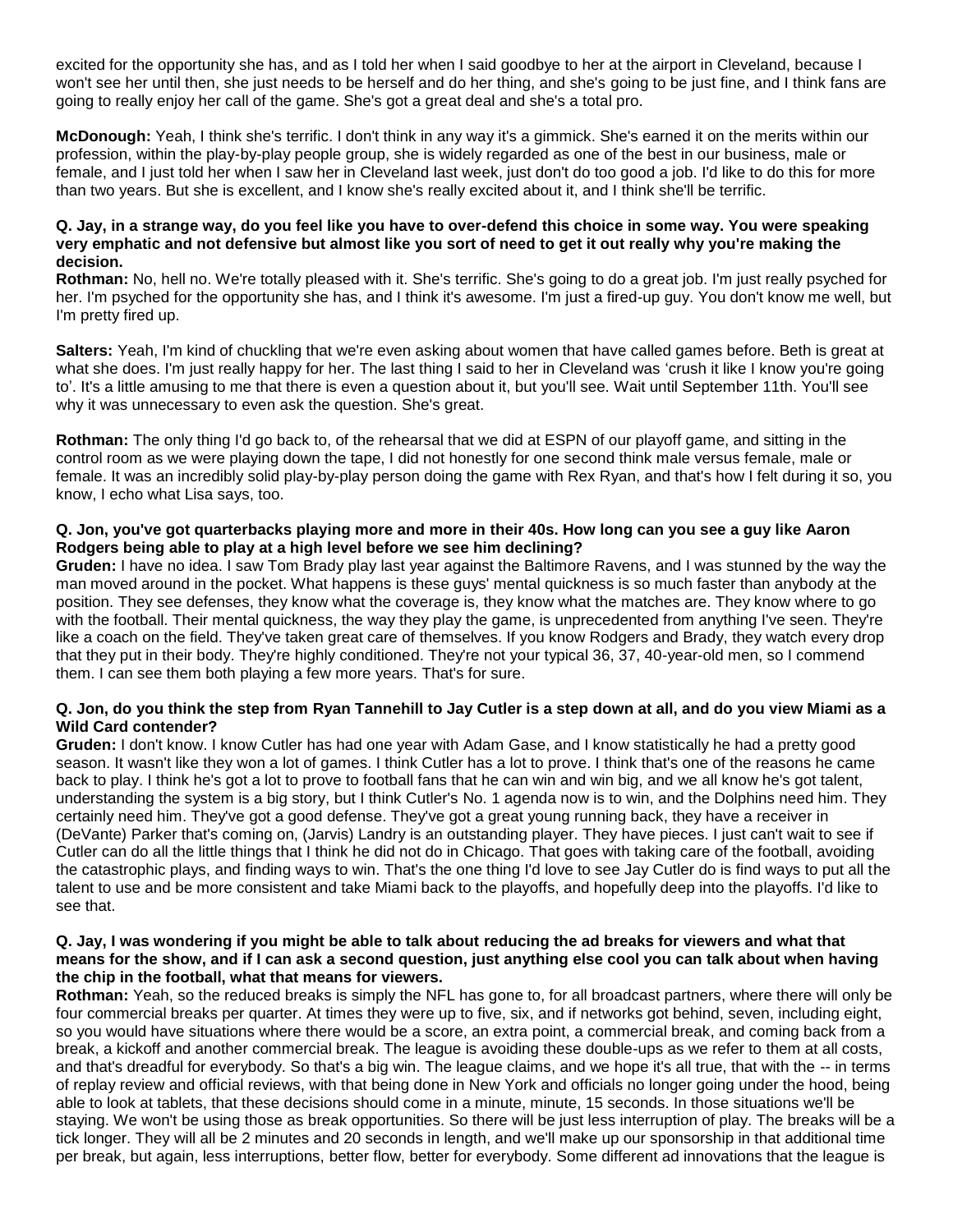offering partners, but the idea is to stay alive as much as possible and keep the games moving and keep the flow going. That's a big win for everybody.

And in terms of the chips and the balls, we'll see. There's some things we're going to have access to, and some things based on the competition committee we won't, but things like release time of different quarterbacks, you know, again, I'm leading into Jon as our head coach and play caller some of the data that we get and some things that are of interest to him through his eyes, through his lens, through his world as a play caller and that sort of thing. We're going to walk before we run, but I do think there's some really, really interesting things we're going to get both from the players and from the football, and we're excited about that. And hopefully we'll be smart about when that gets placed into the telecast, nothing forced in, but there are times where I think we'll be able to enhance the moment.

#### **Q. Jon, what is your philosophy regarding highly drafted quarterbacks, whether to play them right away as rookies or to have them develop on the practice field as a backup and why?**

**Gruden:** Unfortunately I never had a highly drafted rookie. That's one of the reasons I'm talking to you today. You know, I think times are different today. I think when I was coaching and when I was coming up as a coach, I think you had so many reps, you had so much time spent with these quarterbacks, you could distribute the reps and really take a good look at a guy and bring them along slowly because you had so much time to teach them a vast amount of football.

Today there are no reps. I mean, there are none. There are no offseason work -- it's almost zero compared to what it used to be, and in training camp you basically have one practice a day. You can't get one quarterback, two quarterbacks, three quarterbacks ready, so you have to pretty much commit yourself to who the guy is and give that guy all the reps, and I think that's what you're seeing with a lot of the emergence of these rookie quarterbacks. If I was coaching today, I'd probably put the rookie in there right away if I felt he had the aptitude, if he had the ability to learn fast and had some thick skin, and I'm sure that's what a lot of these coaches are doing. There's a number -- I think (Mitchell) Trubisky could end up being a starter by the end of the year, I think there can be a rookie in Houston starting, I think Cleveland is going to start a rookie on opening day, and there's just not enough reps to go around, so you've got to plug the guy in fast and get him ready.

**Q. Coach Gruden, you obviously are familiar with the coaching staff in D.C., and with Kirk Cousins losing his top vertical threat and possession receiver and Sean McVay leaving for LA. When you watch Cousins in the preseason, what is your sense of how things have changed for him, and how will that coaching staff overcome those losses, and hopefully for them, bring Cousins back to the season he had last year or something close to it? Gruden:** I think Cousins has got to play better than he played last year, personally. I know he had good stats, but I watched the last game against New York. He's got to play better, and they've got to play better around him, there's no question. But listen, welcome to the club. I'm watching Drew Brees getting ready for our opening game. I have no idea what happened to (Terron) Armstead at left tackle. He's hurt. They're using their third-string center because their starter is on PUP. Brandin Cooks got traded. They got rid of Jimmy Graham. I have no idea how he handles it, but that's part of the position. You're going to lose coaches. You're going to lose personnel, and when you have a \$20 million contract, that comes with the territory.

He didn't play very good when I watched him against Green Bay, and he didn't play very good against Cincinnati. Not to the standards that I have for him, nor that he has for himself, and I bet if you talk to Cousins, he'd tell you the same thing. But he's going to have to grit his teeth and fight through some tough moments because he's using a rookie center out of Wyoming. I don't think he expected that, either. But that comes with the territory. He's not alone. There's a lot of quarterbacks going through the same thing right now.

**Q. When it comes to accuracy, anticipation, all the things that make the great quarterbacks great, do you think he has the potential to be one of those team elevators, or is he always going to need a lot of stuff around him? Gruden:** I think he's got potential to do a lot of great things. I think what he's done is amazing to me. Coming in there, backing up Robert Griffin, learning the run offense that they ran, the run-oriented schemes that they ran with Griffin, hanging in there, waiting for his turn. He failed initially. I know Jay (Gruden), I know the coach down there pretty good. He stayed confident in Cousins, gave him another opportunity, and he's proven he can make all the throws. The only thing he's got to prove is that he can handle this adversity and get this team into the postseason, find a way to win the big games down the stretch late in the year.

#### **Q. Jon, what are the challenges you feel facing Joe Flacco now that it looks like he'll only return to practice just one week before the start of the regular season?**

**Gruden:** Yeah, I'd like to get in a room with Flacco and Cam Newton and Andrew Luck and ask how they can do this. This will be a serious challenge for three of the best quarterbacks in football. No practices, timing, just -- just rhythm, just playing quarterback, getting looks at speed. You need the looks at speed. I disagree with Allen Iverson. I think practice is really important when you've got 11 guys that you've got to manage, and the way that Flacco operates, they've got a different center in there. Fortunately, they've got the same coordinator two years in a row. That's a novelty in Baltimore.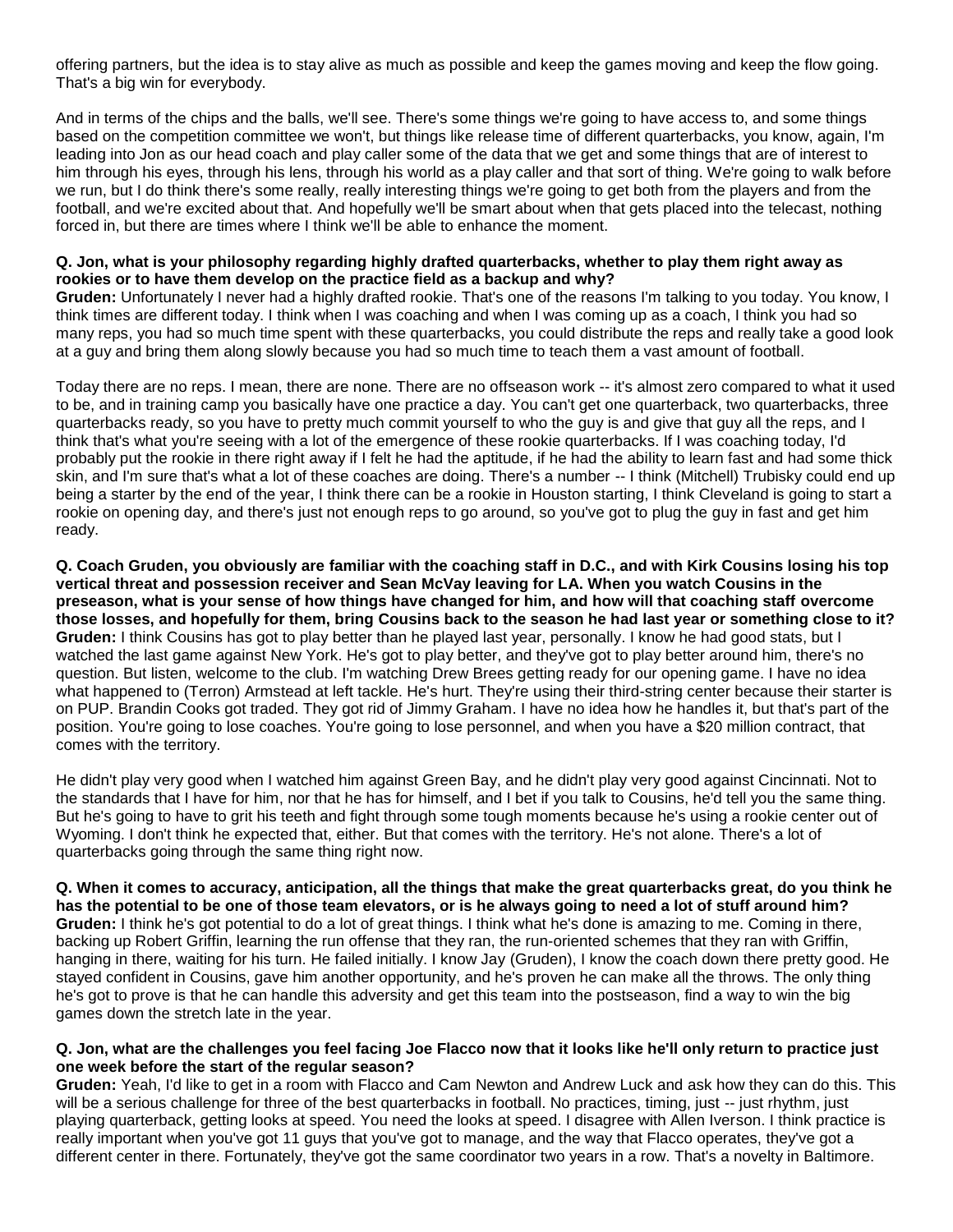But he's going to have to get out there and not only show that his arm is healthy, but he's got to get himself back in I think to football shape and really work through the timing with this young receiving corps, and I'm sure Cam Newton is fighting the same thing and Andrew Luck will indeed fight the same thing when he comes back. They've lost a lot of valuable time, the snap count, the pre-snap information gathering, the hand signals, all the things that these guys do that no one really studies. I wish those three guys well. The NFL needs them certainly.

#### **Q. You mentioned you never had a highly drafted quarterback, but you look around the league today, you're seeing a lot of teams take big risks to position themselves for potential franchise quarterbacks – Rams (Jared Goff), Eagles (Carson Wentz), Kansas City (Patrick Mahomes), even the Bills seem to be building up a stockpile of draft picks so they can get one of those quarterbacks next year. What are your thoughts when you see the emphasis now on going after a franchise quarterback?**

**Gruden:** Well, I think it's pretty easy to see the teams that sustain winning, they have won. They have a guy that can make the throws, the guy that can dominate at the line of scrimmage, a guy that doesn't waste plays. These guys are coaches on the field. They have football aptitude. They have the great arm quickness, they have arm strength, and they just have a way of making the other players better. They make the defense better, because the defense, they fight harder knowing if we just get this guy the ball back, we've got a chance. The offensive line plays better because they don't want this man hit. The meetings are better, the practices are better. Life is better when you have a blue chipper playing quarterback in the NFL. You've even got a chance to sell some luxury boxes and jerseys, too. Man, I'm envious of some of these guys that have been able to coach a quarterback like (Ben) Roethlisberger for that many years or Aaron Rodgers, Drew Brees. That's an envious position for those guys.

**Q. Jon, just wondering what you're looking at Drew Brees and Sam Bradford, the league's top quarterbacks in completion percentage, what do you see in those two guys that just make them so effective in that area? Gruden:** Well, Brees, first of all, is a first-ballot Hall of Famer. He's as good a quarterback as you'll ever get a chance to watch play. He's a great athlete. Nobody understands what a phenomenal athlete he is. He could probably win the short shuttle at the combine if you put all the quarterbacks there. He has incredible body quickness. He is such a football master. He understands defenses. He has great recognition. He can make all the throws. He's a Hall of Famer. There's nothing that man can't do.

Sam Bradford, when I studied Bradford, he should get a medal. He might be one of the toughest guys we've got playing. Forget about the 70 percent completion percentage. He got pummeled last year. He showed up, had to learn an offense, very short notice. He won some games for the Vikings. He took a lot of shots, major shots, and I commend him for getting up and keeping the Vikings alive until deep in the season. I'm hoping the new revamped Viking offensive line, the addition of Dalvin Cook and (Latavius) Murray, can offset the loss of Peterson and help him because he needs to be protected better for him to flourish like Drew Brees has. He just hasn't had that.

#### **Q. What do you expect to see from Marshawn Lynch this year, and to follow up, were you kind of surprised to see the Raiders kind of concentrate on offense more than defense this last offseason?**

**Gruden:** Yeah, a little bit. I thought Murray was a good back. He had a lot of touchdowns. I thought he was a good inside runner. I really like the two young backs that they have. I thought they had a nice backfield last year. I had no idea what Marshawn could give them. It's not common for players to hold out for a year and come back and have success. I don't have that official stat in front of me, but I don't think guys normally hold out of football for a year, come back, and play at the same high level. I'm anxious to see Lynch because he certainly is a talented guy. But the questions on Oakland to me aren't on offense no matter who carries it. Big questions are on defense, and they have not looked extremely well in the preseason either.

#### **Q. Back to Adrian Peterson's return to Minnesota, from your perspective as a coach and a game planner and play caller, I'm sure there's going to be a tendency for Sean Payton to want to get Adrian Peterson his touches, his touchdowns maybe in that game, and I'm sure that's expected. How do you handle that kind of thing in games like this and maybe games where someone is going for a milestone and things like that?**

**Gruden:** Well, that's a great question. I know Sean would certainly, No. 1, like to get Adrian Peterson the ball and have him run for over 100 yards and score some touchdowns in his return, but he'd probably like a new car, too. I mean, you can't have what you want. It doesn't work like that. This is not a game that you can just go out and say, hey, let's get it for Adrian. They've got to get (Alvin) Kamara the ball because he is a great receiving back. He's dynamic in the open field. They've got to win this game. They have to win this football game because they have New England the next week on a short week at home. This team needs to get off to a fast start, and whether Adrian Peterson is a go-to guy in this game or in week 11 or week 13 remains to be seen, but I think Sean Payton is going to check all those things at the door. He's not going to worry about who touches it. He's just going to worry about methodically moving the ball and finding a way to win this game. He's got to fight that urge, but he's not a novice at this. He's dealt with things like this before.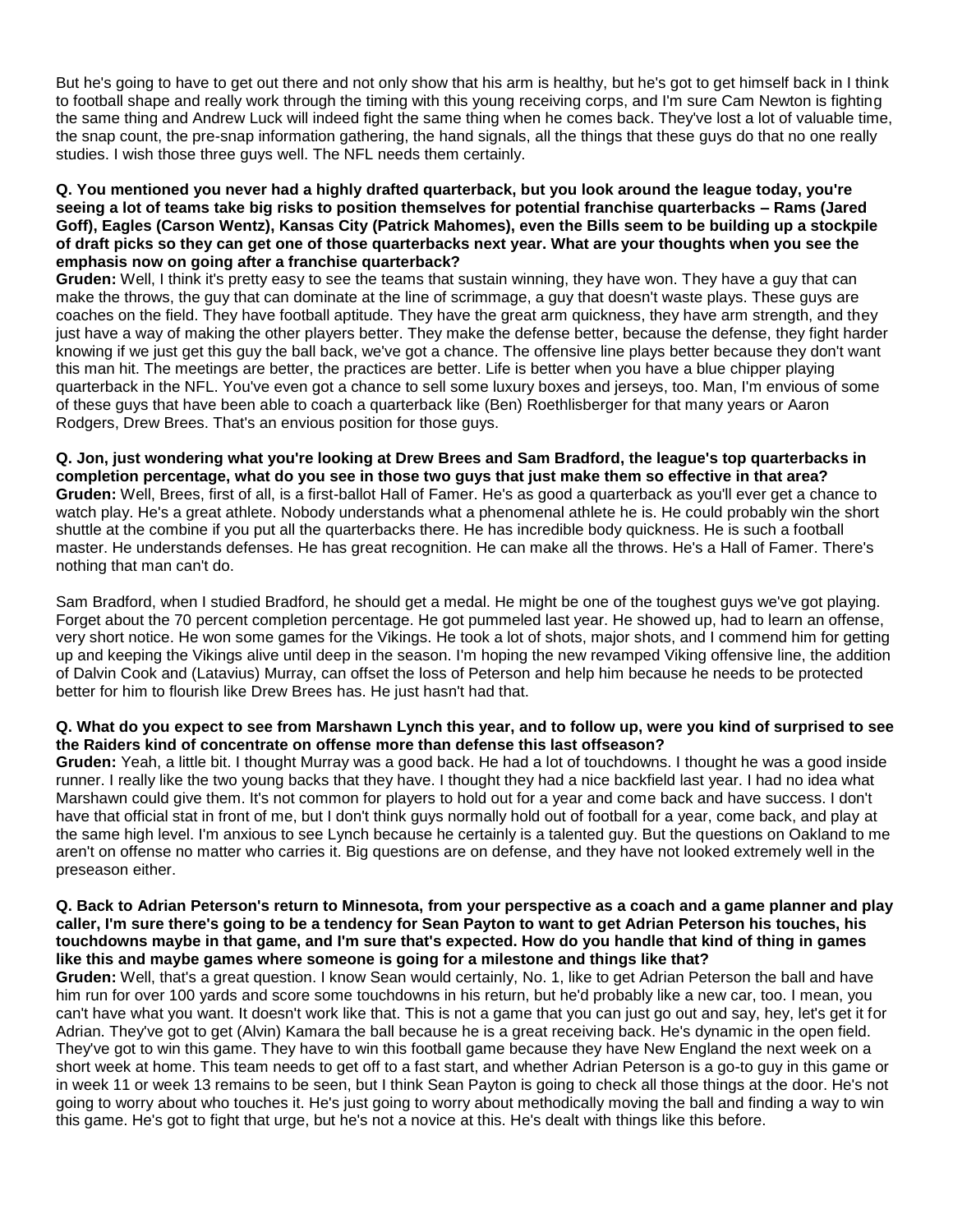**Q. Jon, did you ever have a game like that, a milestone game or anything with Jerry Rice or anything like that? Gruden:** Yeah, we did. We had Tim Brown come back and play in Tampa, and he got his 100th touchdown pass reception against the Oakland Raiders. Now, we lost, I think, 48-7, so who gives a damn.

### **Q. Jay, lots of good insights on the new technology that you were talking about earlier. Anything else productionwise that you're excited about - new cameras, graphics, replay, anything like that?**

**Rothman:** You know, we have some new virtual graphics, some new dynamic graphics. We're always looking to add some tweaks and wrinkles here and there, so I am very proud. Our team that designs and creates our graphics and animation candidly has won the Emmy for best look over three straight years, so we're very proud of the presentation and look of MNF, and that hasn't changed. We're not standing pat, and as I said, the next chance up I think will be really smart and interesting. We're staying the course and looking to get better and better each and every week.

### **Q. Quick follow-up on the graphics: you guys have been experimenting with kind of dropping the score bug out during live game action. How have you felt about how that's looked on screen?**

**Rothman:** You know what, we've had no push-back. We've tried to keep the screen clear of clutter once the ball is snapped, so you know, we beat ourselves up when we were first starting it. It was annoying to be in and out and in and out all the time, but we really have had no push-back from fans. It's meant to sort of be there when play is not in action and drop when the ball is snapped. We like keeping the screen as clear as possible during action.

### **Q. A lot of people are watching the ratings this year. How do you feel like this year's slate compares in terms of viewership appeal to last year and previous years that you guys have been doing MNF?**

**Rothman:** I honestly think that the Trump effect last year had a huge impact, I believe, on our ratings and those of others. I really do. We got clobbered. The first debate we had the 10-year reunion of the reopening of the Superdome in New Orleans, which we worked really hard to get that game, and unfortunately the first debate between Trump and Hillary was the same night, and we got crushed, and I really think just the Trump phenomenon had a huge effect throughout the course of last fall during the presidential campaign. And you could look at the network news and the cable news networks, and it's proof of that.

I do believe by having more division games, the league did a great job working with us this past off-season. We've increased our division games from 4 to 9. I think that matters a ton. And we're really excited about our match-ups and marquee teams. I think that does matter, and also the scores of games matter. You know, no matter what you say, if that little score bug the gentleman just asked me before, if it's close in the third quarter and the fourth quarter, people are staying. If the games are out of hand, you know, they're leaving. There's just too much out there. We hope for close games. We're excited about our matchups, as I said. We're really excited about division games, and quarterbacks I would say, as well. Good quarterback matchups, we all like that. We all root for that. Jon was mentioning Bradford and Brees before. We have (Matt) Stafford and Eli (Manning). We have Matt Ryan and Russell Wilson. We have Stafford and Aaron Rodgers. You could go on and on. I think quarterbacks do sell and people like to see duels, really good duels. I have a strong belief that MNF is going to be on the up and up.

### **Q. What do you think the difficulty level was in Trevor Siemian winning the job (in Denver) with two different coaching staffs and two different playbooks, and second, I remember when you had Paxton Lynch in before the draft that year and sat down with him. Where does his development have to go from here?**

**Gruden:** Well, his development right now is unfortunately derailed with the injury. That's a concern because young quarterbacks need all the snaps they can get. You've got to remember, too, that Siemian is a young guy. I think it's really hard -- it was hard on Kubiak. I'm sure it's hard on the current staff in Denver, as well, to make it fair -- to not only make it fair but to try to do what each quarterback does best. I think when Lynch is in there, I think you probably cater your schemes a little bit differently because of his athletic ability, his running style. You can probably do a different type of running game with him from the shotgun. Siemian is a steady, drop-back quarterback, and man, am I impressed with him. What he did his first year as a starter, taking over for Peyton Manning, there's a lot to like in Siemian. He is a steady, nononsense guy that has a good feel for the pocket. He knows how to get the ball to these marquee receivers, and I think they probably made it as fair as they could. They're in an interesting situation because they're trying to split the reps between two young quarterbacks that need all they can get, but I don't think it's over. I think Lynch will stay on the gas pedal and be a player in this league, whether it's in Denver or someplace else.

## **Q. Jon, just wondering, obviously not apples to apples here, but how do you think, if at all, the Matthew Stafford contract could impact Drew Brees, and if you'd also take me back to the Saints-Vikings game, just wondering what you think of that match-up with the Saints offense against the Vikings defense.**

**Gruden:** You know, I have no idea how this contract will affect Drew. I just can't imagine Drew not playing for the Saints. I just have a strong feeling that the market, Stafford's contract will certainly help resolve a lot of situations, but Drew is at a different stage of his career than Matthew is. I mean, that's the common, true, hard facts. He's not going to get the salary he would get, I think, if he was 29 or 33. He's later in his career. I hope he can resolve it and get the contract organized for the Saints.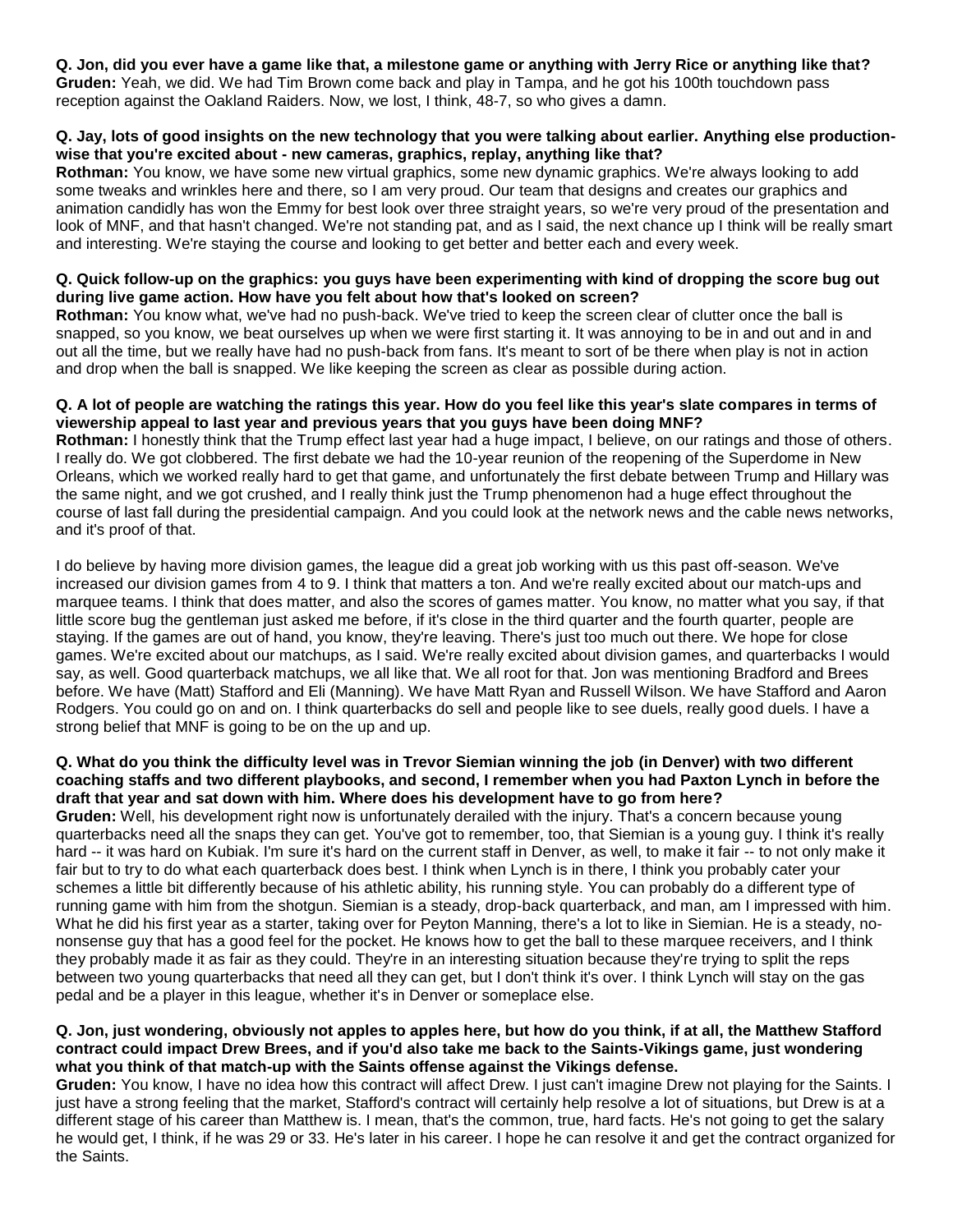But anyhow, with this match-up coming up, it'll be a fun one. Loud, it'll be difficult on the Saints' offense, and the noise. They perhaps will be starting a rookie left tackle, a third-string center. I think (Josh) LeRibeus was the guy I saw playing in the preseason. The noise in that dome or in that Minnesota stadium will be rocking, and it'll be a factor because Brees does a lot at the line of scrimmage. However, I think it's going to be an interesting game because there's the unknown of the Saints' defense. Are they the Saint defense of the preseason, or are they the Saints' defense of last season? I can't wait to find that out, and I'm anxious to see the new weapons of the New Orleans Saints. The fans get to see Michael Thomas. A lot of people don't know he had a thousand yards receiving as a rookie. A lot of people don't know Willie Snead almost had a thousand yards, and people probably already forgot that Ted Ginn signed up to play in New Orleans. And who is Tommylee Lewis? Who is this guy? He looked good in the preseason. A lot of unknowns on the Saints. On the offense, on the defense, the only consistent thing I can tell you is Sean Payton and Drew Brees, they'll be there and they'll make it entertaining and fun to watch.

#### **Q. I would like to get your thoughts on Stafford being the highest paid player in the NFL, that deal that he signed, and then just beyond that, what sort of pressures come with that for a player in that position, and how do you think he'll be able to navigate that?**

**Gruden:** Yeah, you know what, it's a surprise. I don't think a lot of people would say, well, Matt Stafford is the highest paid player in the league. That's a surprise to a lot of people. However, somebody has to be, and the way these contracts work nowadays, it's all about supply and demand. If you're the Lions, you're backed into a corner. Are you going to pay him, his demands, or are you going to go with (Jake) Rudock or are you going to go with the rookie from Miami, (Brad) Kaaya? The Lions have come too far down the road as a football team. I've seen them go 0-16. They've pushed this thing all the way to the playoffs, and they have a very good quarterback. This guy is money when the game is on the line, and he's overcome the loss of Calvin Johnson. Can he overcome the loss of their starting left tackle? We'll have to see.

But they have a chance every week because of Stafford. He puts them, I think, on the brink of winning every single week. So I commend them for getting the deal done. It is eye popping and staggering, but good for Matt Stafford; he's one of the good guys.

### **Q. Talk about the pressures that come with that.**

**Gruden:** You know, he's going to feel the pressure anyways, look, whether you're making a million dollars or 28 million. Personally, I like having pressure on me if I'm making 28 million. That would ease the pressure if you ask me. 92 million dollars has a way of easing the pressure, know what I mean?

**Q. Jon, I know you had a chance to sit with Nathan Peterman in the spring. Curious what you've seen from him in the preseason and if you think maybe he might be a better fit in this West Coast offense than Tyrod Taylor is. Gruden:** You know, the cool thing about the Gruden QB camp show that we had is I got a chance to spend a whole day, sometimes two days with these guys. We had almost 60 shows, I think, in the last several years, and to make a long story short, I really felt that Nate Peterman was very similar to Andy Dalton coming out of TCU, similar size, similar personalities, athletic guys that can throw the ball, team guys, leaders. There's a lot of intangibles I see in Peterman that I saw Dalton had. When I watched the tape in the preseason, I see a young Andy Dalton. He's making accurate throws. He has anticipation and touch. He can handle a lot of offense. He played at two colleges. We said that during the show. This man knows the game. He loves the game, and it shows in the way that he performs.

I don't know what offense they're running in Buffalo. I don't know what the West Coast is anymore, but whatever offense you want to run, Peterman can run it. He's athletic. He can run the read option, and he can handle a lot of football. He's a mature young man, and I think he's going to be a starter in the NFL, whether it's in Buffalo or someplace in the next year or so.

#### **Q. What have you thought of Mitch Trubisky's preseason. His numbers have been pretty good. And secondarily, they're going to run him out to start in the fourth preseason game tomorrow. Is there any benefit just of having a guy go through the process as the starter, even for a game that's not very meaningful?**

**Gruden:** Absolutely. I love what John Fox and Dowell Loggains are doing with Trubisky. I think this is a great idea. Let him play the whole game. Put something on his plate. Give him a game plan to sink his teeth into. Let him go out there and play. He only had the one year at North Carolina. This experience is huge for him. He proved a lot of great stuff in the preseason. I mean, he made some good throws. He can scramble. He's tough. I saw him handle some audibles. He put points on the board. There's a lot to be excited about in Chicago, but I do like the idea of giving him the whole game and letting him continue to develop in game experience. This is where you get it.

# **Q. It's worth the injury risk?**

**Gruden:** You know what, I mean, we're going to call off all the practices pretty soon. We might as well call off everything. I mean, look, these guys got to play. They've got to go out and develop, otherwise you can't get a feel for the position. You can only have so many walk-throughs. I go and you watch these training camp practices, and I feel bad for some of these